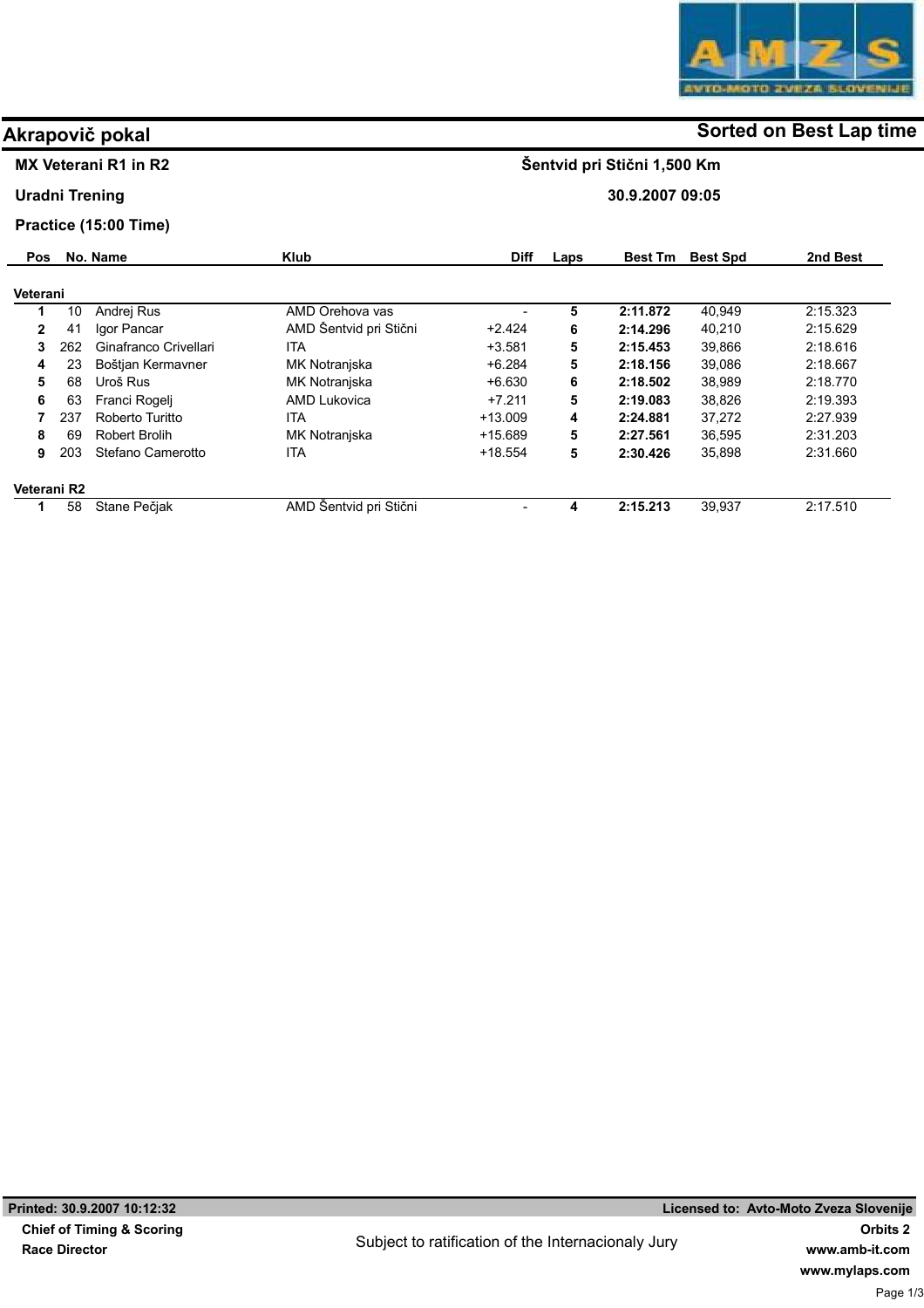

# Akrapovič pokal and some of the solution of the Sorted on Best Lap time

Šentvid pri Stični 1,500 Km

30.9.2007 09:05

#### MX Veterani R1 in R2

Uradni Trening

### Practice (15:00 Time)

| Pos |     | No. Name                | Klub                    | Diff      | Laps | <b>Best Tm</b> | <b>Best Spd</b> | 2nd Best |
|-----|-----|-------------------------|-------------------------|-----------|------|----------------|-----------------|----------|
| 2   | 259 | Primož Pleško           | AMD Buhc                | $+4.503$  | 3    | 2:19.716       | 38.650          | 2:23.727 |
| 3   | 19  | Ciril Jerai             | AMD Kranj               | $+5.807$  | 5    | 2:21.020       | 38.292          | 2:27.065 |
| 4   | 65  | <b>Gregor Strle</b>     | MK Notranjska           | $+6.521$  | 5    | 2:21.734       | 38.100          | 2:25.336 |
| 5   | 45  | Tomaž Hren              | SD Inotherm racing team | $+7.017$  | 5    | 2:22.230       | 37,967          | 2.25.541 |
| 6   | 106 | Franko Erzetič          | MK Beli Kamen           | $+9.125$  | 5    | 2:24.338       | 37.412          | 2:24.833 |
|     | 27  | Miloš Sojer             | AMD Buhc                | $+9.488$  | 5    | 2:24.701       | 37,318          | 2:30.594 |
| 8   | 196 | Zlatko Vaupotič         | MK Notranjska           | $+11.903$ | 5    | 2:27.116       | 36,706          | 2:28.820 |
| 9   | 126 | Peter Stibilj           | Motoklub Rihemberk      | $+12.320$ | 5    | 2:27.533       | 36.602          | 2:29.365 |
| 10  | 110 | Bojan Škufca            | NIX moto klub Semič     | $+14.858$ | 5    | 2:30.071       | 35,983          | 2:35.757 |
| 11  | 125 | Franc Vrh               | SD Inotherm racing team | $+16.004$ | 4    | 2:31.217       | 35.710          | 2:32.173 |
| 12  | 221 | <b>Stanislav Drobne</b> | Husky motopark Lemberg  | $+20.225$ | 5    | 2:35.438       | 34,741          | 2:37.873 |
| 13  | 173 | Rosario Farina          | Italija                 | $+21.283$ | 5    | 2:36.496       | 34,506          | 2:37.439 |
| 14  | 200 | Vojko Križan            | MK Notranjska           | $+21.718$ | 5    | 2:36.931       | 34,410          | 2:37.567 |
| 15  |     | Daniele Sturni          | Italija                 | $+26.766$ | 5    | 2:41.979       | 33,338          | 2:43.199 |